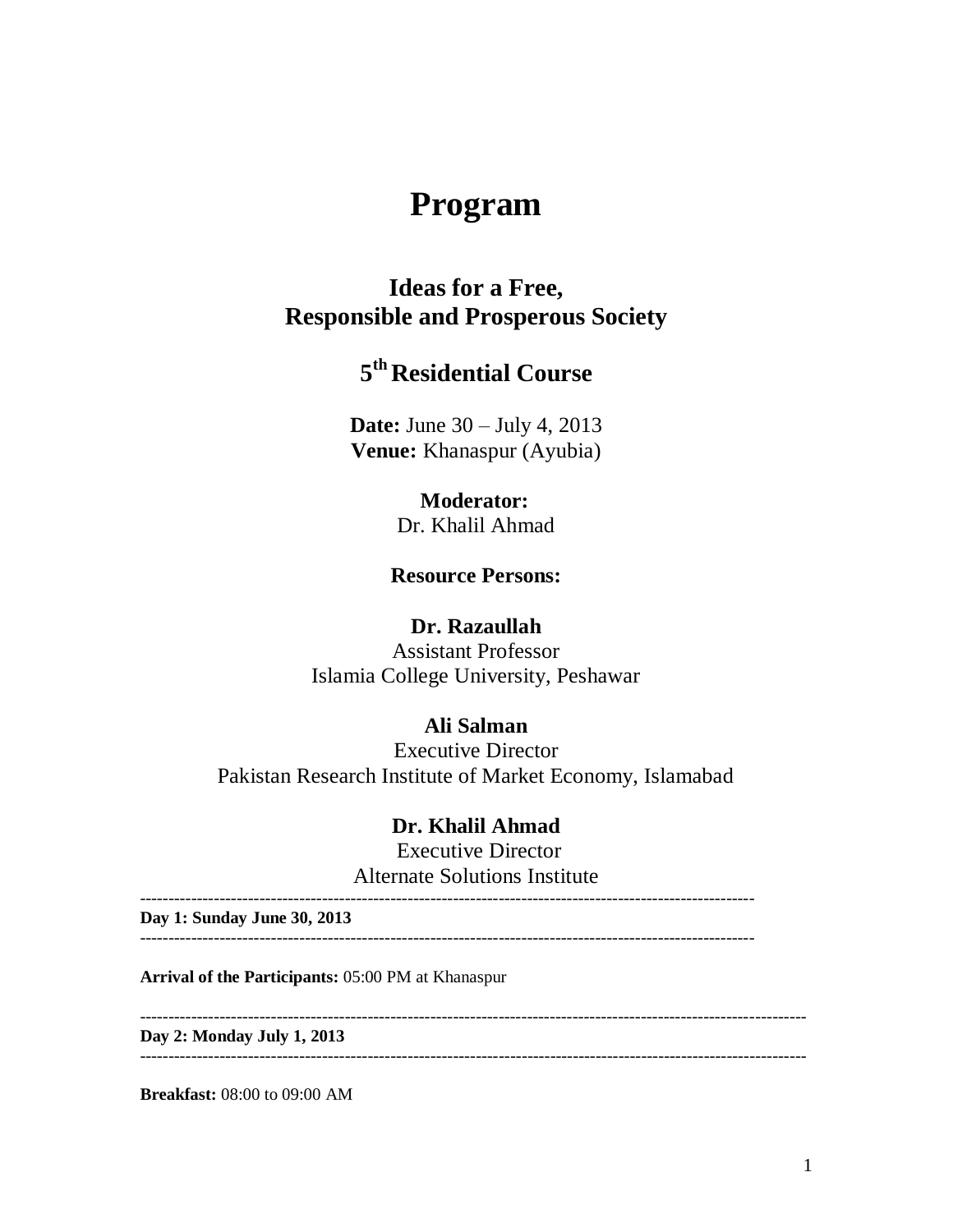#### **Registration:** 09:00 to 10:00 AM

**Session I:** 10:00 to 11:30 AM

Orientation

A discussion on the current economic problems of Pakistan and their causes, such as: Inflation, Unemployment, Poverty, etc.

**Tea Break:** 11:30 to 12:00 AM

**Session II:** 12:00 AM to 01:30 PM

Bases of Freedom

Philosophy of Rights; The Concept of Natural and Inalienable Rights

The Concept of Self-Ownership; The Philosophy of Liberty; Economic Rights

Fundamental Rights in Pakistan

**Lunch Break:** 01:30 PM to 02:30 PM

**Session III:** 02:30 to 04:00 PM

Economic and Political Freedom

Definition of Economic Freedom; Elements of Economic Freedom; Implications of Economic Freedom

How Economic Freedom relates to Political Freedom? The Nature of the Relationship; Can one Survive without the other? Can Economic Freedom ensure Political Freedom?

---------------------------------------------------------------------------------------------------------------------

---------------------------------------------------------------------------------------------------------------------

How the relationship between Economic and Political Freedom fares in Pakistan?

How Economic Freedom is related to Democracy

**Dinner:** 08:00 to 10:00 PM

**Day 3: Tuesday July 2, 2013**

**Breakfast:** 08:30 to 09:30 AM **Group-Photo:** 09:30 AM

**Session I:** 10:00 to 11:30 AM

Basic Economics